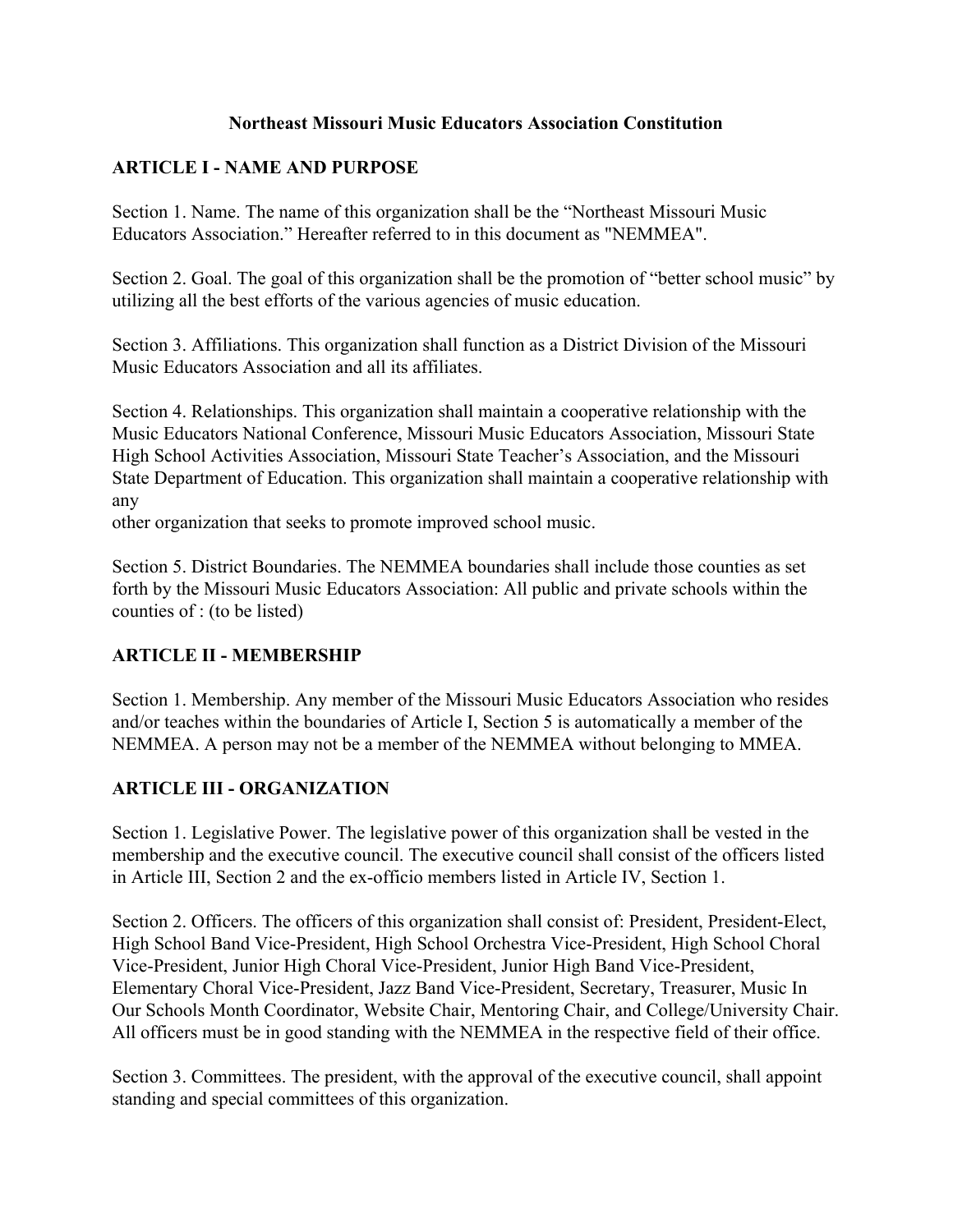Section 4. Terms of Office. The officers of this organization, as described in Article III, Section 2, shall be elected to a term of two years at the January meeting of the NEMMEA at the state convention of the MMEA at Tan-Tar-A Resort. The elections shall be held on even numbered years with each term beginning on April 1st and ending two years later on March 31st.

Section 5. If for any reason, the current President is unable to fulfill the term of office, the Immediate Past-President shall complete the remaining term.

Section 6. If no past-president is available, the Executive Council will appoint an "Acting President" until the next available election.

Section 7. The President, with consent of a majority of the Executive Council may fill vacancies in the Executive Council.

## **ARTICLE IV - DUTIES OF OFFICERS**

Section 1. Executive Council. The Executive Council shall have general powers of administration of the officers of this organization with the authority to act and to enact legislation except as contrary to this constitution or as herein after expressly provided. The Executive Council shall consist of all officers of the organization and the immediate Past-President. The Past-President shall be an ex-officio officer with no voting privileges. Departmental budgets shall be submitted at the yearly June Executive Council meeting. Budgets may only be amended by a quorum of the Executive Council. Two members of this quorum must be the President and Secretary or Treasurer.

Section 2. President. The president shall preside at all meetings of the organization and of the executive council. The president has the authority to call special meetings, appoint and be an ex-officio member of all committees. The president will serve as the NEMMEA representative on the MMEA executive council.

Section 3. President-Elect. The president-elect shall preside at all meetings of the organization for which the president is absent and has the authority to act as president in these instances. The president-elect shall review the constitution for changes and revisions during his or her tenure in office.

Section 4. High School Band Vice-President. The high school band vice-president shall assist in all general items of business of the association. The high school band vice-president shall be responsible for the administration of the All-District Band auditions and concert associated with these auditions. The high school band vice-president has the authority to appoint a coordinator for the High School Honorable Mention Band subject to the approval of the executive council.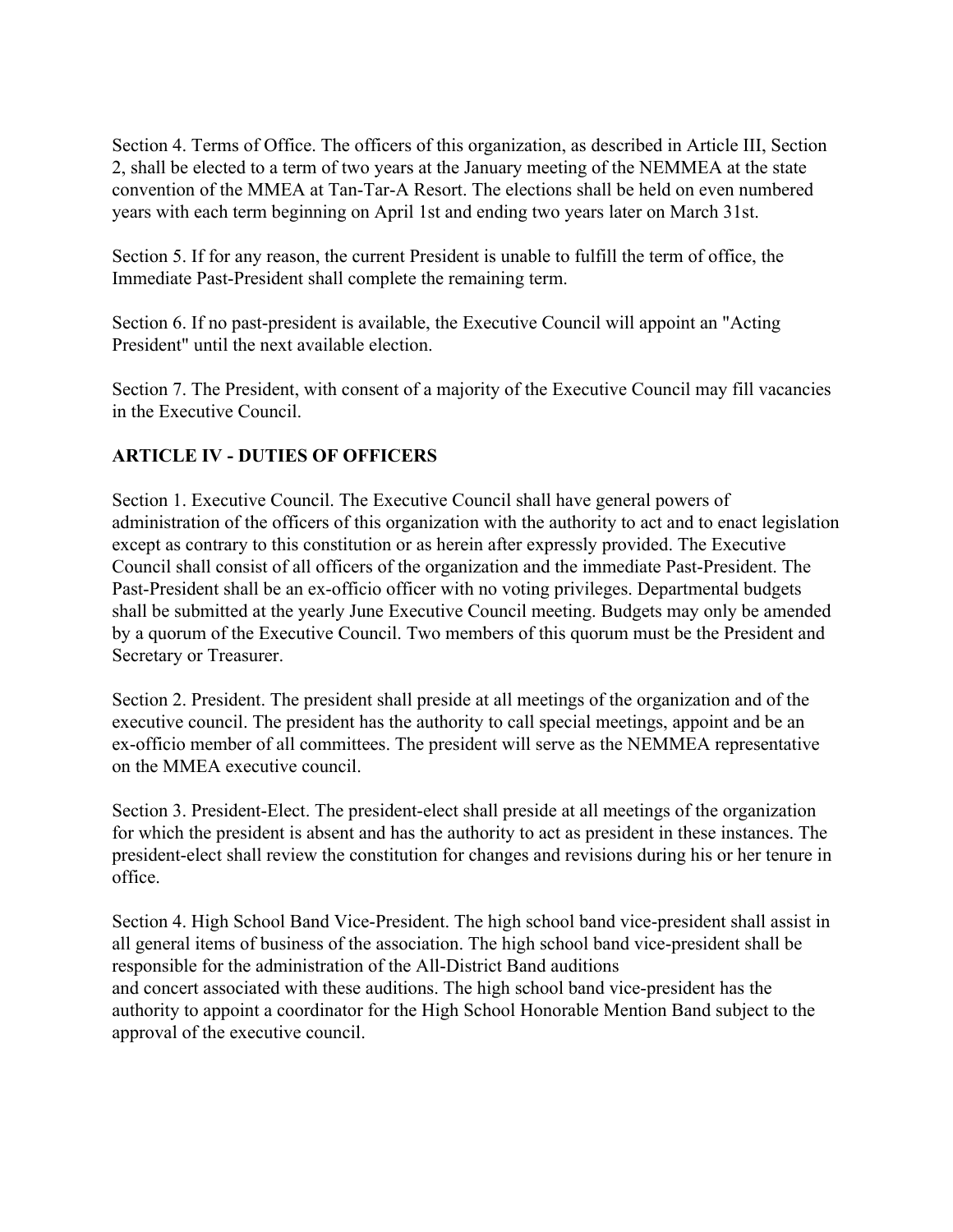Section 5. High School Orchestra Vice-President. The high school orchestra vice-president shall assist in all general items of business of the association. The high school orchestra vice-president shall serve as a resource for string education in the NEMMEA boundaries. Section 6. High School Choral Vice-President. The high school choral vice-president shall assist in all general items of business of the association. The high school choral vice-president shall be responsible for the administration of the 11/12 All-District Choir auditions and concert associated with these auditions. The high school choral vice-president has the authority to appoint a 9/10 All- District Choir coordinator that will be subject to the approval of the executive council.

Section 7. Junior High School Choral Vice-President. The junior high school choral vice-president shall assist in all general items of business of the association. The junior high school choral vice-president shall be responsible for the administration of the 7/8 All-District Honor Choir clinic and concert.

Section 8. Elementary Choral Vice-President. The elementary choral vice-president shall assist in all general items of business of the association. The elementary choral vice-president shall be responsible for the administration of the 5th Grade and 6th Grade All-District Honor Choirs clinic and concert. The elementary choral vice-president has the authority to appoint a 5th grade coordinator that will be subject to the approval of the executive council.

Section 9. Secretary. The secretary shall keep the minutes and records of the association. This officer shall devise and keep such records as may be necessary for the efficient conduct of the office.

Section 10. Treasurer. The Treasurer shall be the custodian of the funds of the association. All checks shall be signed by the Treasurer. The funds, books, canceled checks, receipts, documents, and records, in their complete form together with all correspondence, shall be turned over to the successor after an audit has been completed by a qualified individual appointed by the current office holder and approved by the executive council.

Section 11. Junior High School Band Vice-President. The junior high school band vice-president shall assist in all general items of business of the association. The junior high school band vice-president shall be responsible for the administration of the 7th and 8th All-District Honor Bands clinic and concert. The junior high band vice-president has the authority to appoint a 7th grade coordinator that will be subject to the approval of the executive council.

Section 12. Music In Our Schools Month Coordinator. The Music In Our Schools Month Coordinator shall assist in all general items of business of the association. The MIOSM Coordinator shall be responsible for distributing information about and encouraging schools to participate in MIOSM and creating activities or events for the NEMMEA during MIOSM.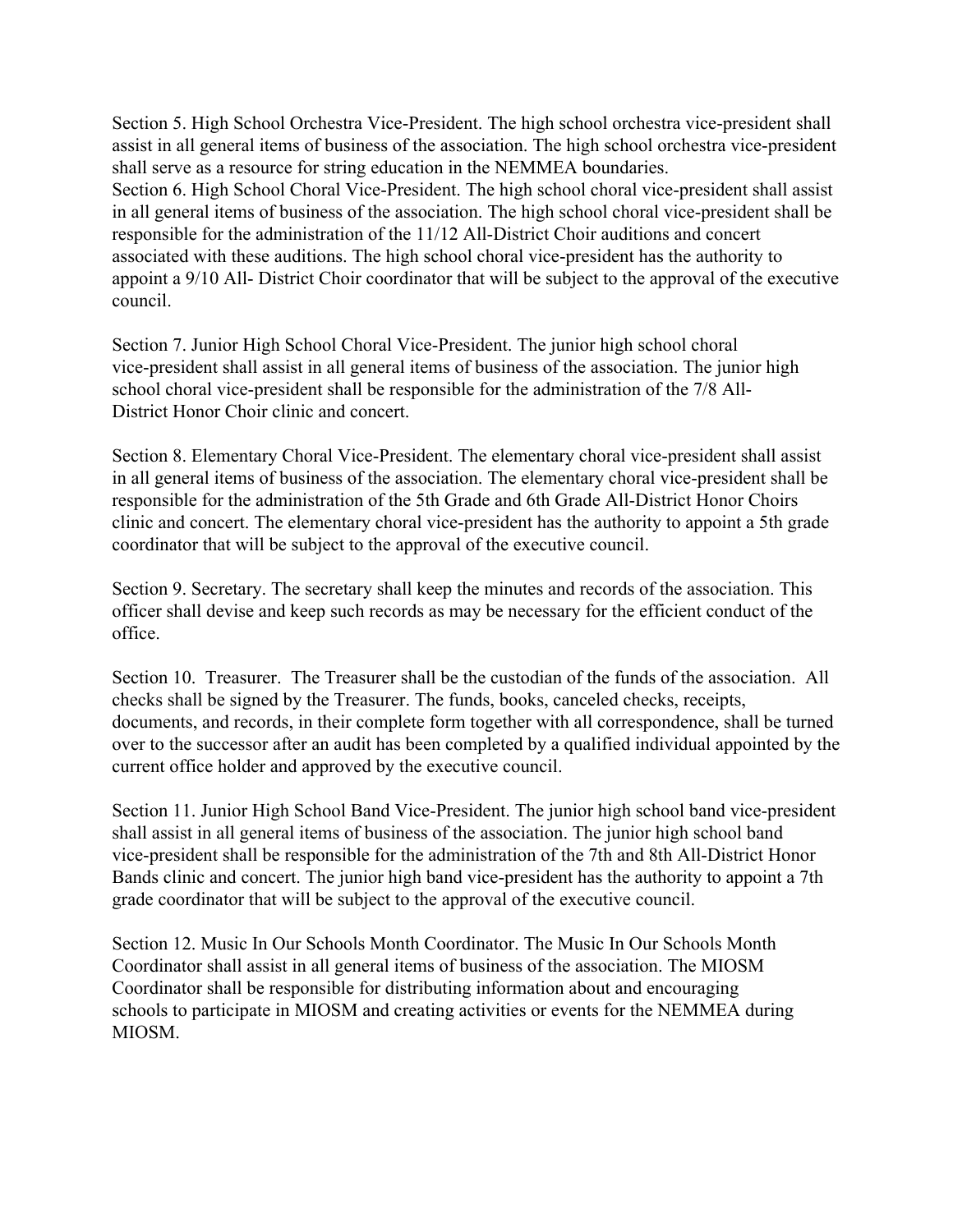Section 13. Jazz Band Vice-President. The Jazz Band Vice-president shall assist in all general items of business of the association. The Jazz Band Vice-president shall be responsible for the administration of the NEMO All-District Jazz Band.

Section 14. Webmaster/Technology Chair. The Webmaster/Technology Chair shall assist in all general items of business of the association. The Webmaster/Technology Chair shall be responsible for the administration, hosting, email registry, newsletter, and general maintenance of the NEMMEA website. The Webmaster has the authority to appoint an assistant technology chair that will be subject to approval by the executive council.

Section 15. Mentoring Chair. The Mentoring Chair shall assist in all general items of business of the association. The Mentoring Chair will be responsible for all facets of the mentoring of new teachers to NEMMEA. The Mentoring chair has the authority to appoint regional, or area mentors subject to approval by the executive council.

Section 16. College/University Chair. The College/University Chair shall assist in all general items of business of the association and shall aid specifically in the matters pertaining to college/university music and will work closely with the mentoring chair to help new teachers.

Section 17. Additional Duties. All officers with district accounts must submit itemized, detailed, financial summary on or before the 30th of March, June, September, and December. This report must include the last three months financial institution statements and must be submitted to the NEMMEA Treasurer, President and President-Elect.

# **ARTICLE V - MEETINGS**

Section 1. Annual Meetings. An annual meeting of the NEMMEA will be held every January in conjunction with the MMEA State Convention at Tan-Tar-A Resort. Members shall be given notice not less than fifteen days prior to the date of the meeting.

Section 2. Special Meetings. Special meetings of the NEMMEA may be called with the approval of the simple majority of the executive council or when requested by not less than twenty members representing a simple majority of the counties represented in the NEMMEA. Written or printed notice, including email, of any special meeting must be sent to all members not less than fifteen days prior to the date of the meeting.

Section 3. Executive Council Meetings. The executive council shall meet two times a year to conduct the business of the association. These meetings shall be at the call of the president, or the joint request of not less than four members of the council with the president's approval. The executive council shall meet in the summer. Further meetings can be called by the President if needed.

Section 4. Departmental Meetings. Each vice-president should conduct a meeting of directors in their respective areas at least once per year. This meeting may be held in conjunction with an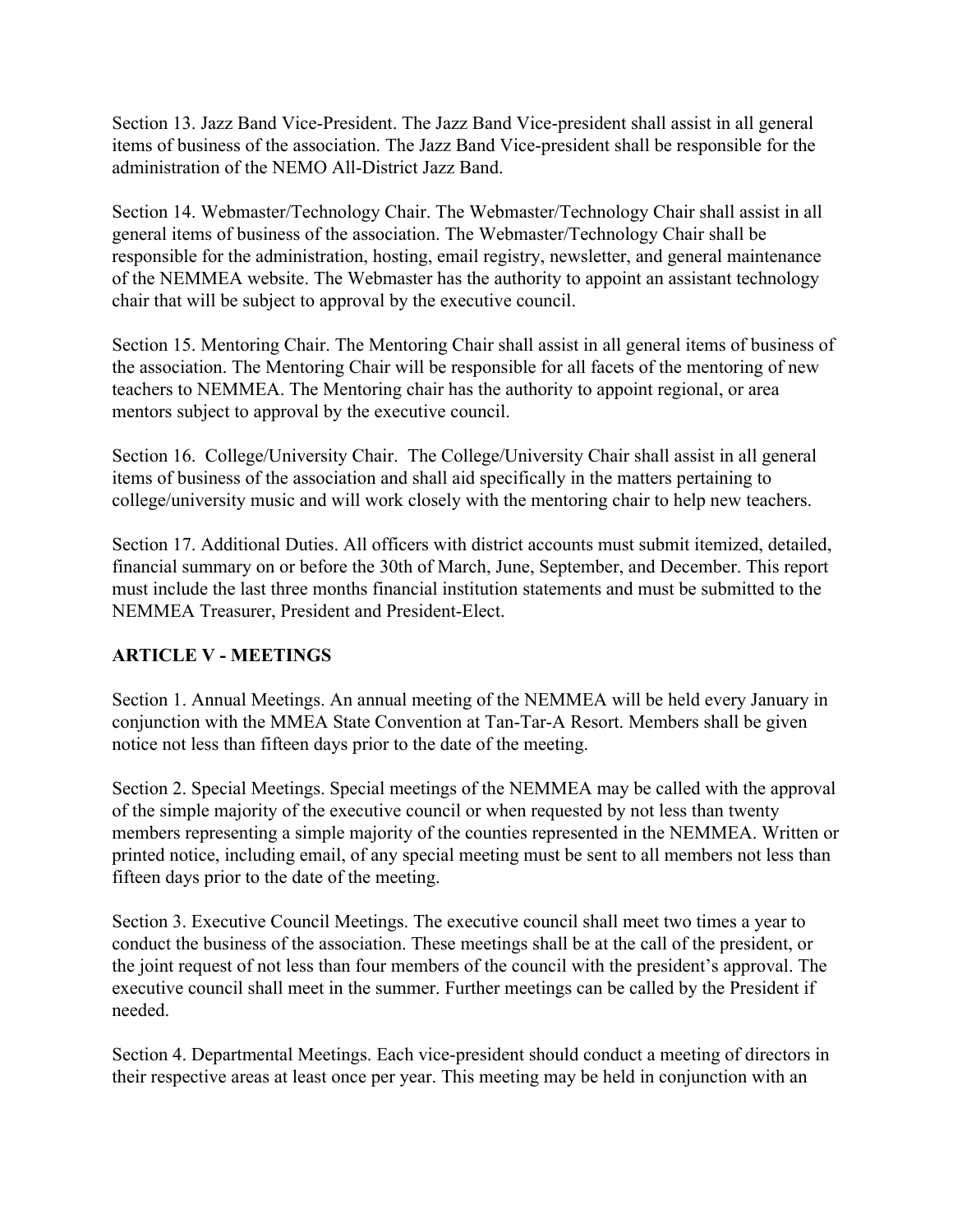event coordinated by the vice-president. The vice-president should report any informative feedback from this meeting to the executive council for discussion.

## **ARTICLE VI - LEGISLATION**

Section 1. Time Allotted. Any proposed legislation shall be presented to the executive council at least fifteen days before the annual meeting in January.

Section 2. Passage Of Proposals. Legislation may be passed by a simple majority vote of the members present at the annual meeting if the proposal has the approval of the executive council. Without such approval, it shall require a two-thirds majority vote of the members present.

#### **ARTICLE VII - ELECTIONS**

Section 1. Nominating Committee. The nominating committee shall consist of the out-going officers. Each out-going officer shall prepare and present the names of two candidates for his or her office that is being vacated. The only exception will be the president who will be succeeded by the president-elect. Names should be submitted for all offices listed in Article II, Section 3.

Section 2. Elections. Elections shall be by ballot at the annual meeting in January. The candidate receiving the most votes shall be elected.

Section 3. All officers must be MMEA members.

#### **ARTICLE VIII - VACANCIES**

Section 1. Appointments. The president, with the consent of a majority of the executive council, may make an appointment as required to fill a vacancy on the executive council except for president. The president may also make appointments as required to fill a vacancy in any standing or special committee.

Section 2. President-Elect Vacancy. If a vacancy occurs in the office of president-elect a special election shall be held at the first meeting of the association following the vacancy.

Section 3. If for any reason, the current President is unable to fulfill the term of office, the Immediate Past-President shall complete the remaining term.

Section 4. If no past-president is available, the Executive Council will appoint an "Acting President" until the next available election.

#### **ARTICLE IX - QUORUMS**

Section 1. Active Membership. A quorum shall consist of 20 active members.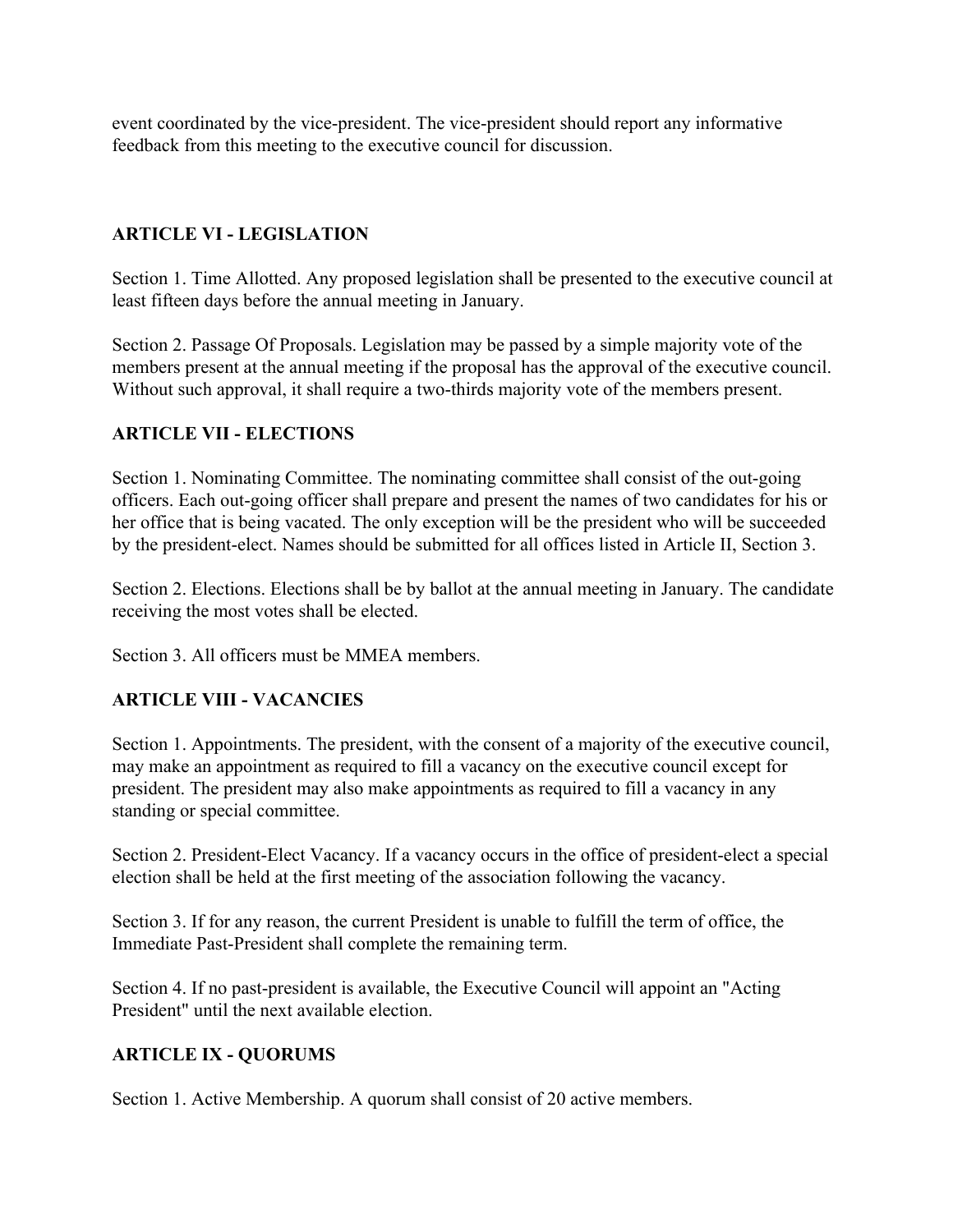Section 2. Executive Council. A quorum shall consist of 5 members.

## **ARTICLE X - AMENDMENTS**

Section 1. Amendment Procedures. The constitution may be amended at any regular meeting by a simple majority vote of the membership present, providing that the proposed amendment or amendments shall have been submitted to the executive council at least six weeks prior to such a meeting and notification that such amendment to be considered be included in the notice of the regular meeting.